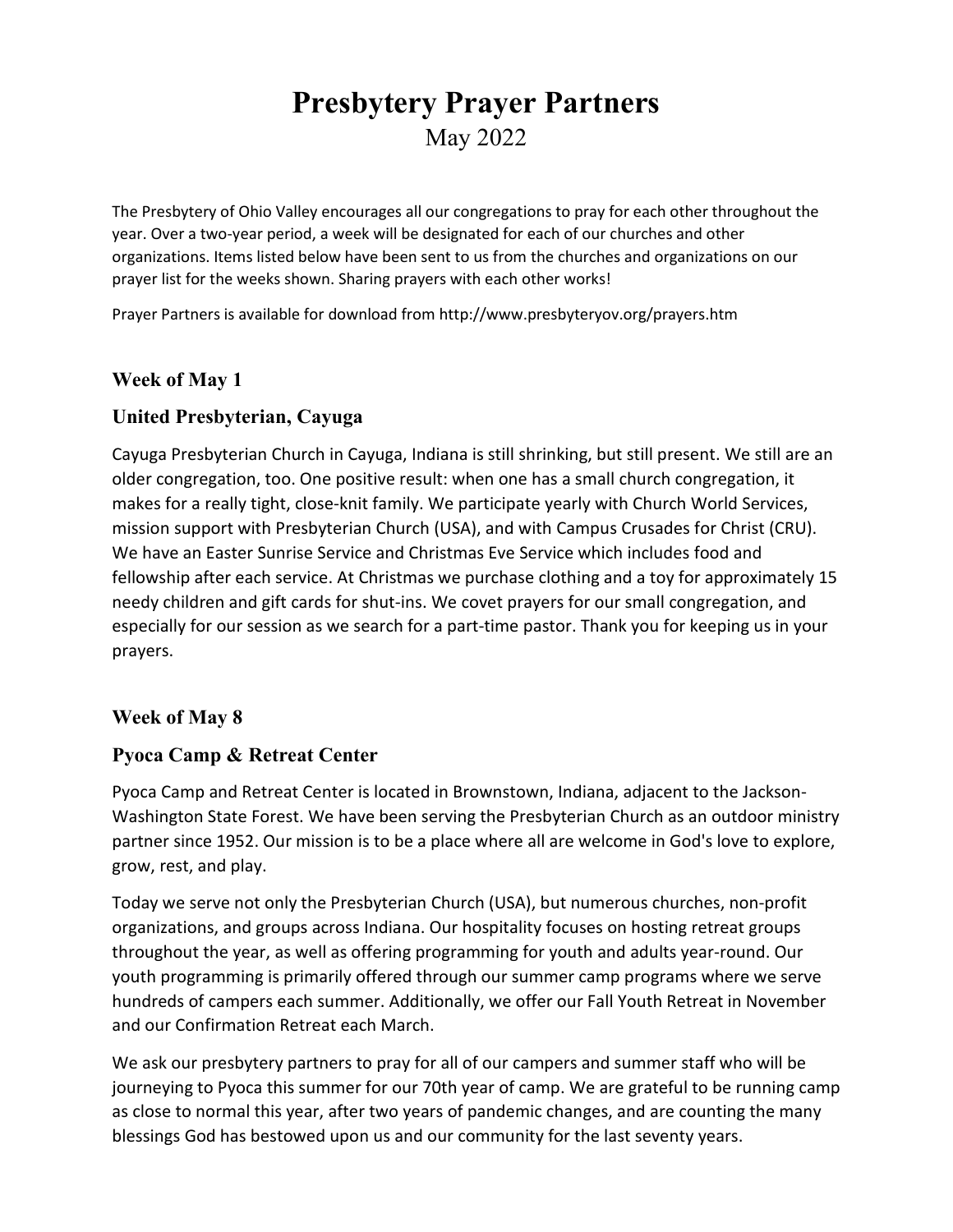# **Week of May 15**

### **Valley City Presbyterian, Central <b>Rev. Robert Brill** Rev. Robert Brill

# Valley City Presbyterian Church is a small church southwest of Corydon IN in a rural setting. Our attendance ranges from 15 to 30. We come together each week to worship God and to find meaningful ways to show our love for Jesus Christ. It is our belief that we can experience God's grace through our relationship with others. Our mission is to be the face of Jesus in our local community. We do this by offering community suppers, participating in the local ecumenical Gospel Sing and many other outreach activities throughout the year. We just hope to stay connected to the community and the needs of the people. Being small doesn't stop us from doing good deeds. This is what God calls us to do and we will continue to show his love where and when we can.

### **Week of May 22**

### **Community Presbyterian, Charlestown Greg Gibson, Commissioned Pastor**

Community Presbyterian Church was established when two churches merged in 1968. Those churches were Miller's Chapel/Hannah Memorial and First Presbyterian Church of Charlestown. First Presbyterian church became the second oldest Presbyterian congregation in Indiana when it was established in April 1812.

Over the years, the church has served the community. The first schools in Charlestown were established by the presbyterian minister. Our rolls indicate that our congregation was one of the first (if not the first) non-segregated congregations in the area.

Currently, our congregation worships on Monroe Street in Charlestown. We are blessed to have seven acres of property and a modern building that is completely accessible for those struggling with physical limitations. Our congregation is small, numbering about 20 members. Our hearts are full of love for one another and our community. We are the home of the Charlestown Farmers' Market which meets each Wednesday afternoon during the months of May through September. We are also home to the D.I.A.P.E.R. Project which provides diapers, wipes, bathing supplies, and food to infants under the age of three. This ministry has been blessed with financial support from Presbyterian Women, the Presbytery Ohio Valley, several of our sister churches, as well as members of our community.

We are looking forward to the future and are open to changes and new missions that God may bestow upon us.